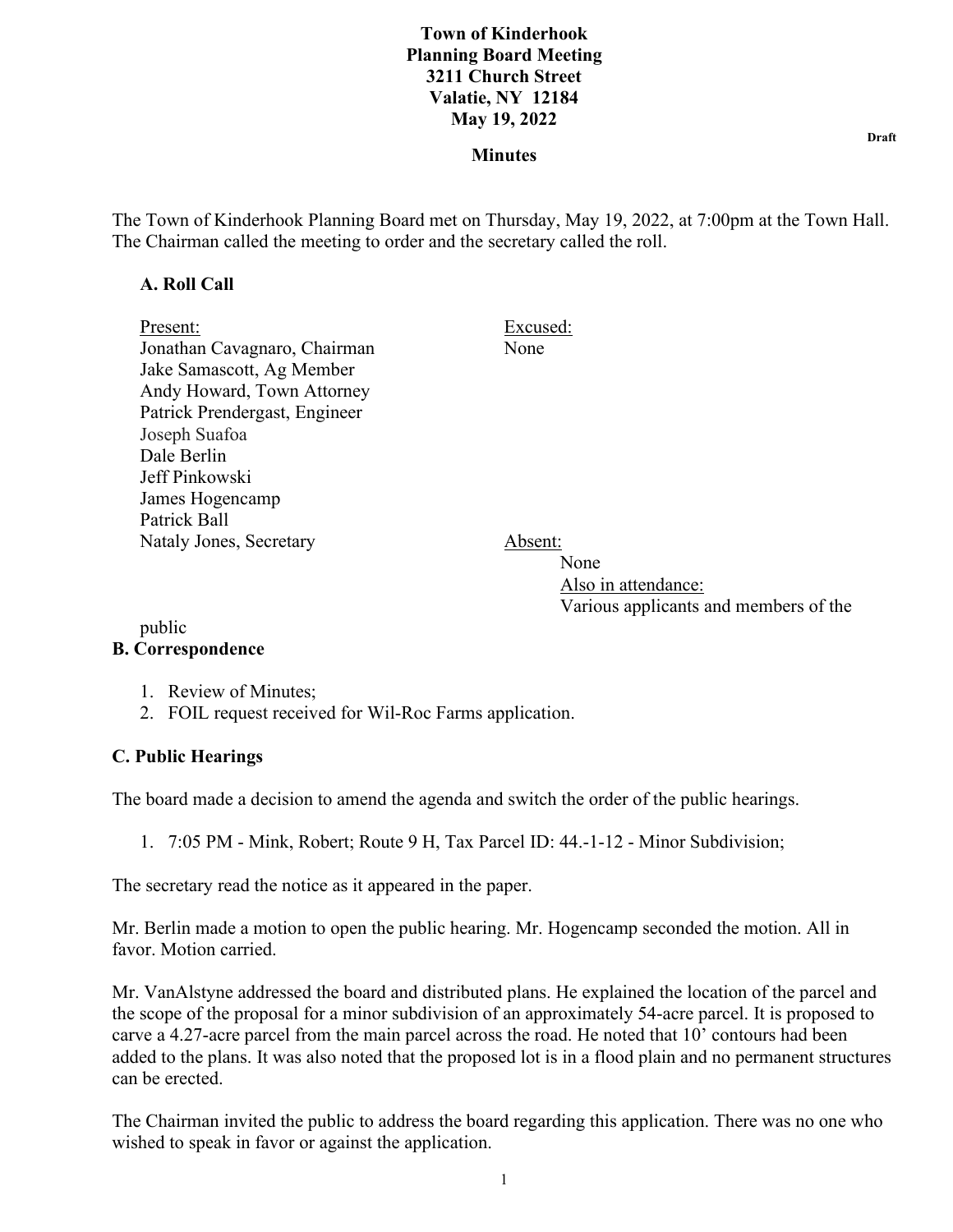Mr. Berlin made a motion to close the public hearing. Mr. Ball seconded the motion. All in favor. Motion carried. .

The SEAF SEOR was reviewed by the attorney.

*1. Will the proposed action create a material conflict with an adopted land use plan or zoning regulations? No, or small impact.*

*2.Will the proposed action result in a change in the use or intensity of use of land? No, or small impact.*

*3.Will the proposed action impair the character or quality of the existing community? No, or small impact.*

*4.Will the proposed action have an impact on the environmental characteristics that caused the establishment of a Critical Environmental Area (CEA)? No.*

*5.Will the proposed action result in an adverse change in the existing level of traffic or affect existing infrastructure for mass transit, biking or walkway? No, or small impact.*

*6.Will the proposed action cause an increase in the use of energy and it fails to incorporate reasonably available energy conservation or renewable energy opportunities? No, or small impact.*

*7.Will the proposed action impact existing:*

*a.public / private water supplies? No, or small impact.*

*b.public / private wastewater treatment utilities? No, or small impact.*

*8.Will the proposed action impair the character or quality of important historic, archaeological,architectural or aesthetic resources? No, or small impact.*

*9.Will the proposed action result in an adverse change to natural resources (e.g., wetlands,waterbodies, groundwater, air quality, flora and fauna)? No, or small impact.*

*10.Will the proposed action result in an increase in the potential for erosion, flooding or drainage problems? No, or small impact.*

*11.Will the proposed action create a hazard to environmental resources or human health? No, or small impact.*

Mr. Berlin made a motion to issue a negative declaration of the environmental impacts and approve the application as presented. Mr. Samascott seconded the motion. All in favor. Application approved.

Fees in the amount of \$200 were submitted by the motorcycle club.

2. 7:01 PM - Sun Communities/Sun Uncharted Kinderhook Resort, 58 Orinsekwa Road, Niverville, Tax Parcel IDs: 13-1-33.1, 13-1-33.211;

Mr. Samasscott made a motion to open the public hearing. Mr. Berlin seconded the motion. All in favor. Motion carried.

Mr. Spencer Crabb and Erik Gothberg addressed the board and provided an update and presentation. Mr. Crabb stated that they are continuing to refine the engineering studies. He acknowledged the recent site visit by some of the members. Mr. Gothberg addressed the board and public in attendance and shared the thought process of the proposal. He addressed the concept of glamorous camping and outdoor hospitality. He spoke to how people like to be in the outdoors, but don't always want the rustic accommodations that traditional camping offers. Mr. Gothberg addressed the applicants desire to maintain the natural feel of the site while providing a more luxurious experience.

Mr. Crabb addressed the most recent site plan submitted and noted some of the modifications. Additionally, he notes that permitting process with the necessary agencies, DOH, Highway, and utilities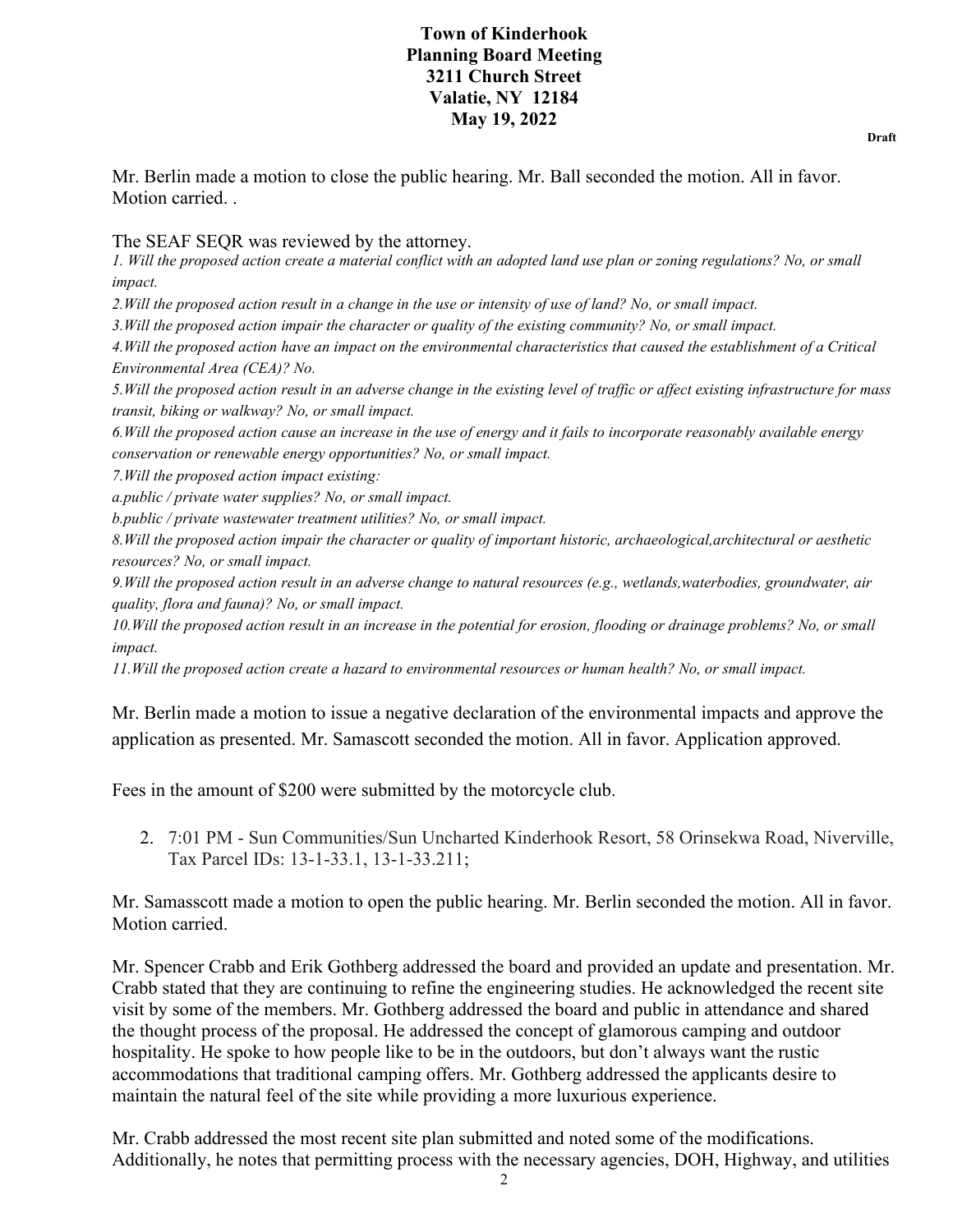**Draft**

is ongoing. Mr. Crabb noted that the site is approximately 70-acres with the entrance from Orinsekwa Road via Route 28. At the end of the driveway, there would be a welcome center and parking area. He noted the length of the driveway to be approximately 600' from Route 28. 90 units are being proposed. An amenity area closer to the lake was identified. Mr. Crabb noted that the site design has been developed with the least impact to the site and the natural surroundings as possible. Additionally, he stated that a complete tree survey was conducted, and the desire is to retain as many trees as possible. It was stated that there would be no vehicles on site beyond the parking area. Pedestrian and golf cart traffic on site only.

Mr. Gothberg addressed the proposed structures; there are four different models proposed, one is a treehouse. All models are one bedroom and include a bathroom. He explained the developers desire to have the interior spaces extend into nature. Fire pits and outdoor seating areas are proposed.

Mr. Crabb addressed the clubhouse noting an outdoor patio by the lake with a small pool. The clubhouse would be outside the 100' wetland buffer. A dock is proposed by the lake for recreation by the guests, with a limited number of non-motorized vehicles including kayaks and paddleboards available. The desire is to not overcrowd the lake with boats. The clubhouse would include a small kitchen, gym facility and restrooms.

Mr. Crabb addressed the Welcome Center noting it is proposed to be 400-500' from the nearest neighbor's property line. This facility would be for guest check-in and offices.

Mr. Samascott made a motion to open the public hearing. Mr. Berlin seconded the motion. All in favor. Motion carried.

Mr. Cavagnaro invited the public to address the board regarding this application.

Mr. Tom Hess addressed the board with concerns about the wetlands specifically with regards to the proximity of proposed fire pits to the wetlands. He inquired about review by the DEC.

Mr. Prendergast responded that the DEC had mapped the wetlands area.

The wetlands have been surveyed and flagged, 100' buffer.

Mr. John Zukowski addressed the board and read from a prepared letter (on file). Topics addressed by Mr. Zukowski included but were not limited to water consumption and contamination, road improvements, light pollution, parking area, propane tanks, electric service, staff housing, winter security and emergencies, what will happen if the site fails, landscaping plans and buffers, traffic study, requested a new traffic study, swimming, permit from DEC for dock, status of the quality of the lake water, impact to wildlife, stormwater runoff impacts to local residents, impact on emergency services, number of jobs created, taxes, tax abatement, viable for less than 90 units, consulting CLC for land conservation, and impacts to the character of the community.

Mr. Zukowski's statement:

*Thoughts for Sun Communities Glamping Project*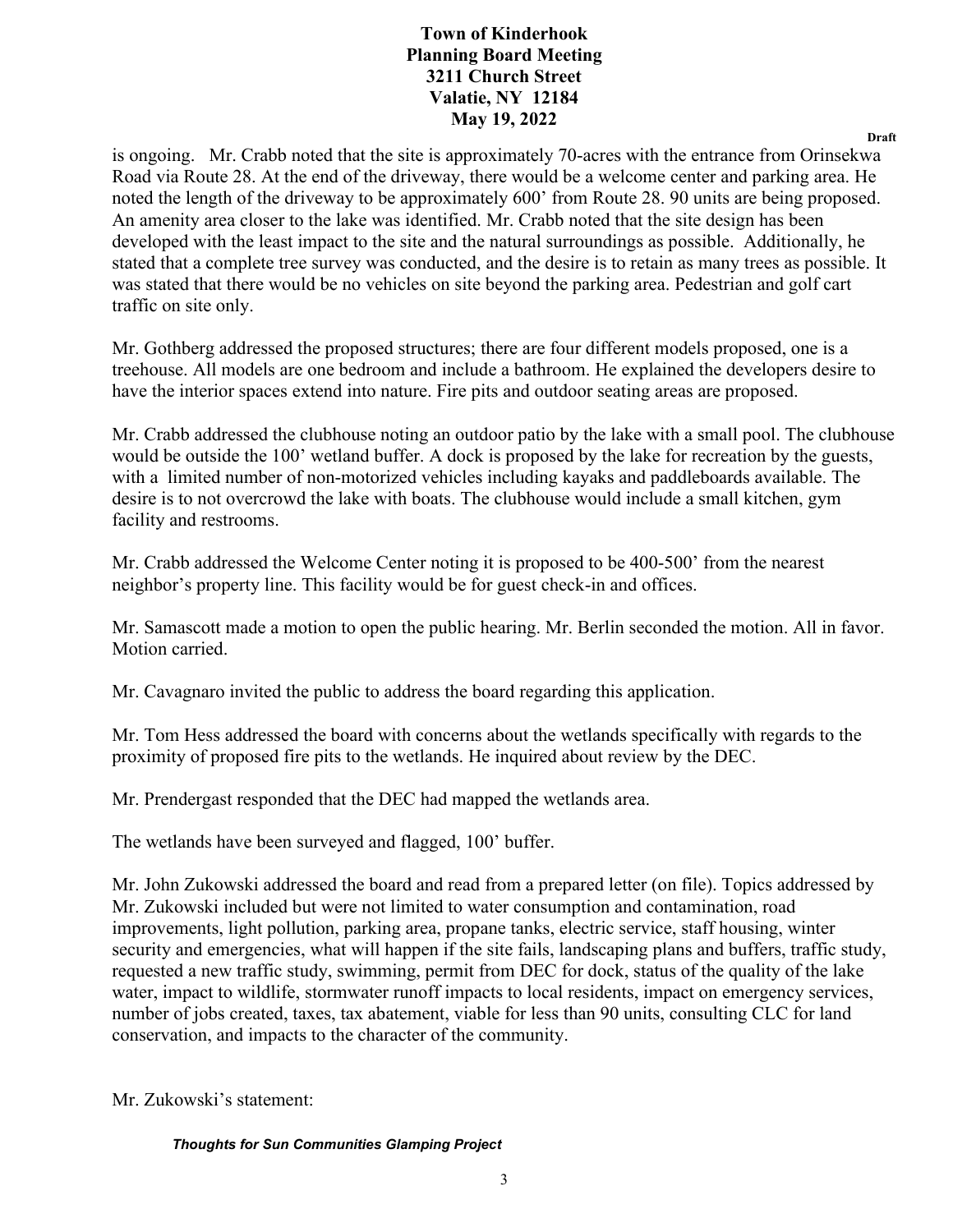#### *This document is separated into SITE, Environmental, Community, and Community Character*

#### *Site*

*It is our understanding that this land is in contract for purchase subject to the granting of a Special Use Permit or other type of rezoning.*

*The site proposed for this glamping project is currently designated as R-3. It is currently designated as 3 acre residential zoning. This is in the Town of Kinderhook Comprehensive plan. A special use permit must be given by the TOK to use this as zoned.*

*This site has approximately 71.5 acres total. There are wetlands along Knickerbocker Lake as well as in the rear near the Conrail railroad.*

*Under current zoning, about 23 houses could be built on the site. Sun Communities is proposing 90 glamping sites with prebuilt units being brought in and set onto foundations. Each one of these will have bedrooms, kitchens, bathrooms etc.; essentially a small house. They will be heated by electric, have propane for fire pits as well as other amenities.*

*Sun Communities is arguing that it is creating a campground. A campground consists typically of open pieces of ground where a camper can pitch a tent or park a camper. More specifically a campsite is a dedicated area set aside for camping and for which often a user fee is charged. Campsites typically feature a few {but sometimes no) improvements.*

*As taken from their map (SUN C200) this proposed site will have a 19,258 sq foot sq ft. amenities center with gym, swimming pool and other items provided. A series of floating docks are proposed to extend into Knickerbocker Lake for the purpose of canoeing, kayaking, and paddleboarding.*

*The entrance to the site will be Orinswiga Drive, which is off of Route 28, a 55 mph zone. The site distance to see oncoming vehicles is not good. This entrance road is not well seen by vehicles as they pass the area.*

*Orinswiga Dr. is currently 13 feet wide and an unpaved road. We understand the road will be widened to approximately 26*  feet wide. Mature trees are on both sides of the road, but especially the south side. These consist of mature spruces, *maples and various other species. What are the ribbons around the trees for? Will the trees be removed or will they be preserved? If they are preserved, any roadwork will weaken them. The roadbed will have to be dug down according to specifications. This will do two things: 1) damage the tree roots, causing damage to water and nutrient uptake. Over the course of several years, these trees will weaken and possible die. 2) Cutting the anchoring roots will cause the trees to be weak on one side and possibly subject to blowdown by a strong north wind.*

*Where will the signage go? Will it be lighted affecting neighbors?*

*This type of proposal will need an extensive amount of water to fulfill its needs on a daily and weekly basis. How many gallons of water will be necessary for the whole site on a daily basis. One of the things the Kinderhook Comprehensive Plan took into consideration was the amount of water use by residents. Water conservation was a priority for the town. With climate change, we are concerned with our water table that is there for our use. We*  have noticed that as more houses have been built in our community, the water has a more sulphurish taste. Will *this change our water? Will this affect our wells causing them to run low or dry?*

*We are concerned about lighting. What will be the effect on our community with this lighting? Even if the lights are more pointed down, there will be an amount of refracted light going up into the sky.*

*90 units will require a large septic system for both solids and water effluent. How will this be accomplished? How many cement septic pits will there be for solid waste? It is noted that there will be four wastewater treatment beds. How will water be brought to them? Where will the effluent going into these beds go. Into the lake of other freshwater wetlands?*

*How many parking spaces will there be? Will people be permitted to park large campers here if they decide to glamp instead of camp? Will renters be permitted to have visitors meet them on this site, thus increasing traffic?*

*It was mentioned at workshops that propane will be used as a fuel. What for? It was also mentioned that the units would have electric heat. How many propane tanks will there be onsite; will they be buried? Electric coming in: will it be underground?*

*Will there be staff housing onsite? Where? Over the winter, will there be anyone onsite as security or other emergency?*

*What if this site fails? It is STRONGLY noted that you are purchasing land alongside of a Conrail railroad line.*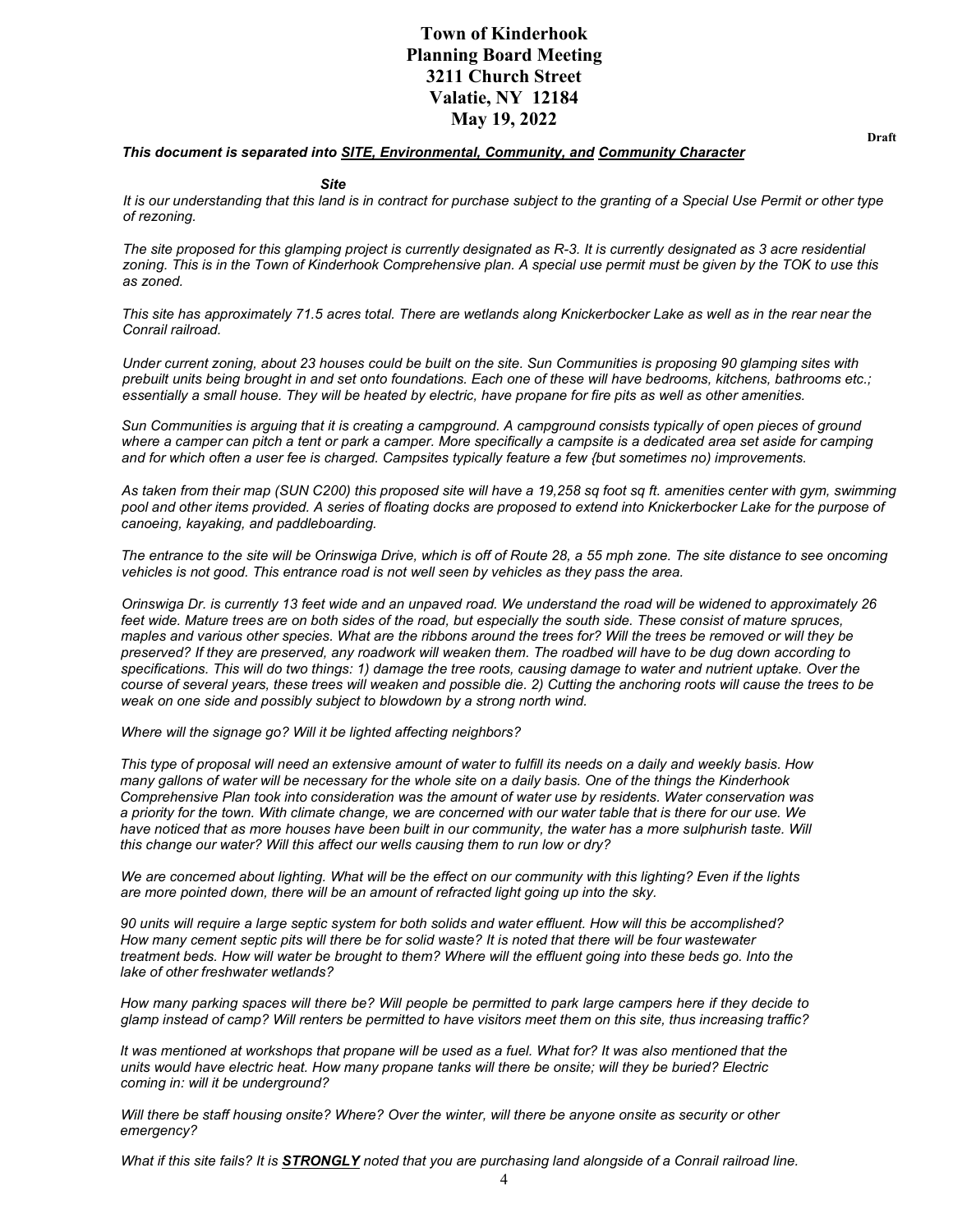*There are trains that run on this line throughout the day and night. Have you given any thought to rail noise and rumbling of 100 car freight trains right next to your guests?*

*Sleeping next to a rail line can be noisy and cause you to receive bad reviews online and make people avoid your site. Again, what will happen if this site fails? Will it be abandoned or converted into something else i.e mobile home park as is their specialty in their publicity.*

*What are the projected percent occupation during the spring, summer and fall seasons?*

*We have not seen any landscape type of buffer screening neighbors from parking lots, glamping or other unwanted sights. Landscaping buffers of trees and shrubs also but down on noise and light pollution.*

#### *Environmental*

*It is noted that a traffic study has been done for this site. The study used data from 2015. To be fair, this data was used since the 2019 data was lower due to the pandemic. However, there have been many more houses build since 2015. Route 28 is used as a local road for people in our communities as well as for Kinderhook Lake. It is also used as a pass through for people who have built beyond our area. We would ask that a new traffic study be done to reflect the actual present day activities. Summer traffic will build up as compared to winter travel volume.*

*It should be noted that Route 28 in this area is 55 mph. The entrance to the site has limited site distance visualization. This site is a bus stop for children, as is Pine Hill Drive and farther down. The entrance to Pine Hill Drive is approximately 150- 200 feet down from this entrance and would cause a dangerous situation. Traffic moves through this area at a fast pace. Their traffic analysis from their report indicates that 23 more vehicles will use this road in the morning and 37 vehicles use this road in the afternoon. As an example, it is stated that in the PM time period studied, there are 245 vehicles using route 28 daily and this project will add 37 to that time period. That is approximately 11% more not including delivery vehicles and other service vehicles.*

The applicants have shown a dock and kayaks, canoes and paddleboards in their literature. It it required to get a permit *from DEC for this dockage? Will swimming be allowed?*

*What is the health of the water? This lake is on the flyways for various birds including Canadian geese. Many of them oversummer in the lake. What is the fecal count from these birds? Will Dept of Health be required to sample the lake during the season? Will the water be safe to use for water recreation?*

*What will be the Impact on wetlands That surround the area?*

*What will be the impact on the wildlife in the area? We are losing land for wildlife in the Town of Kinderhook due to housing and other development. This project will remove more of the natural land for use by native plants and animals.*

*Will there be an environmental impact study done?*

*Will stormwater runoff affect homeowners around site. Will water runoff affect site in any way?*

*Will a State Environmental Quality Review Act (SEQR) be performed?*

#### *Community*

*The communities that surround this area are made up of people living their normal lives. We go to work; we play; we take pride in our homes. We support the local stores, take part in the various community sports programs. We belong to houses of worship according to the faith we believe in. We have young children in the area. We have senior citizens.*

We require the various services provided such as fire protection, Valatie rescue squad, police. What kind of pressure will *this development put of these services? Medical, fire protection, police?*

*How will the traffic impact our children who wait for school busses at the corners here, including Orinswega Drive?*

*What will be the response to noise from partying guests? Our communities are peaceful retreats for our homeowners.*

*How many jobs will be created for our community> We have heard there will be between 12 and 15 seasonal jobs created. This is not a lot for the size of disruption. Will these be local people or workers brought in from other places?*

*We will have additional traffic that comes with rushes in and out of the site. I would think that there will be a large traffic problem on Friday and Sunday nights especially. We will have additional trash on the sides of the roads to mar our community.*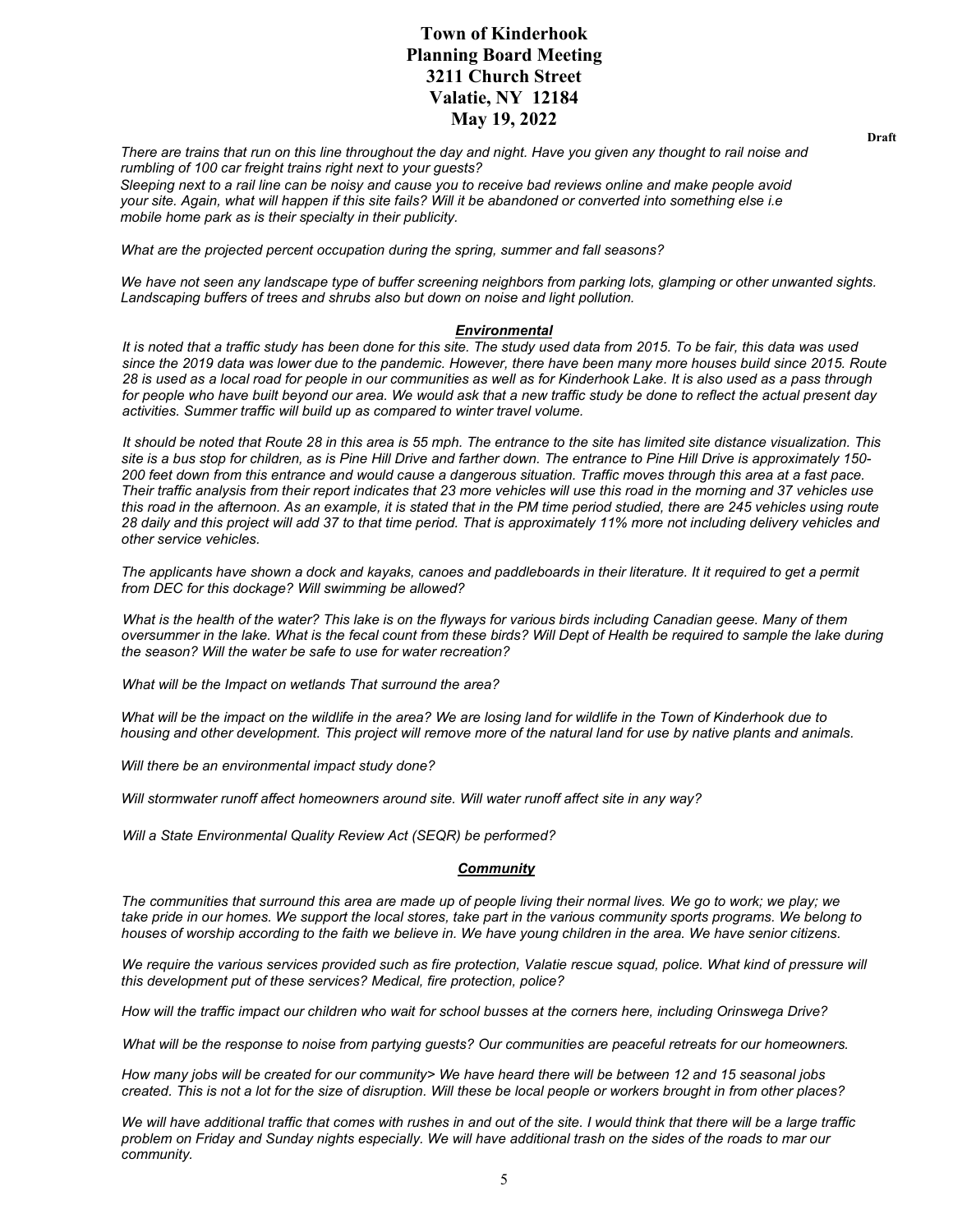*How much tax will be received by the Town of Kinderhook?*

*This is a seasonal site. Who will watch the site over the winter to make sure the community is safe?*

*Has the Town of Kinderhook been approached by Sun Communities or any parties associated with the project for tax abatements for any number of years to put the site here?*

*Has Sun Communities or Ellie-Katz or any other principle donated any money to any political parties or personal campaigns in the last two years?*

*Is this project viable with less than 90 units? The density of sites and small houses to be put he«:e. violates the density factors of the zoning.*

*Has any consideration of having a land conservancy purchase the land to keep it as it is. Columbia Land Conservancy is one that comes to mind. This land has freshwater wetlands and a lake that is unique to the area.*

*Has any consideration been given to approach Columbia Land Conservancy or other organization to let them purchase it to keep the site native and natural?*

#### *Community character*

*Our community has values that we all moved here for. We live in the country and choose to live far enough away from Albany to give us the services we need. We have small villages to purchase items for our homes. Local people own and utilize these amenities.*

*Sun Communities is a company with its headquarters located in Michigan. It is listed on Wall Street as a stock company (SUI). They are proud of it. They have 586 or so properties throughout the US and Canada. They own mobile home parks, marinas, and glamping sites. They have no ties to our area.*

In return for them bringing in manufactured housing onto a site not zoned for this type of development, we will have *increased traffic, noise from work vehicles and partying people, impact on our water table, lights at night, noise, air pollution, environmental changes etc. and we will receive a change to our community character.*

#### *This is a residential zone. They are COMMERCIAL. The money they bring into their development will be given to their stockholders.*

 *I and many in this meeting oppose this project and ask that it be denied.*

Mr. Matt Nelson addressed the board and proposed the developers find a more suitable site perhaps in the Catskill or Adirondack Mountains. He presented petitions signed by members of the community in opposition to the proposal. Mr. Nelson's objections included the fact that the parcel is residential, not commercial, and noted the lot size and coverage requirements in an R3 zone. Mr. Nelson stated that the code of the town speaks specifically to residential areas allowing camps and resorts, but excludes hotels, motels and bungalow colonies. Additionally, he expressed the opinion that the use of the term 'outdoor hospitality' further reinforces his belief that this proposal is nothing more than a hotel. Mr. Nelson stated that he does not feel the code allows for this use even with a special use permit. Mr. Nelson addressed his concerns about the proposed road and improvements proposed including widening and clearing of trees and lighting. Additionally, Mr. Nelson addressed the term 'least impactful' whi45r cm ch was used previously, he is of the opinion that 90 sites is not in any way the least impactful. He does not feel it is in the character of the community. Lastly, Mr. Nelson addressed the SEQR process, and raised a few questions of concern in that regard. He cited a number of questions from SEQR which would be answered in the affirmative and implored the board to carefully review this proposal and take the public's opposition into account.

Mr. Ron Rich addressed the issuance and criteria for a special use permit. Special use permitting shall mean an authorization of a particular land use which is permitted in this chapter, subject to requirements imposed by this chapter to assure that the proposed use is in harmony with such chapter and will not adversely affect the neighborhood if such requirements are met.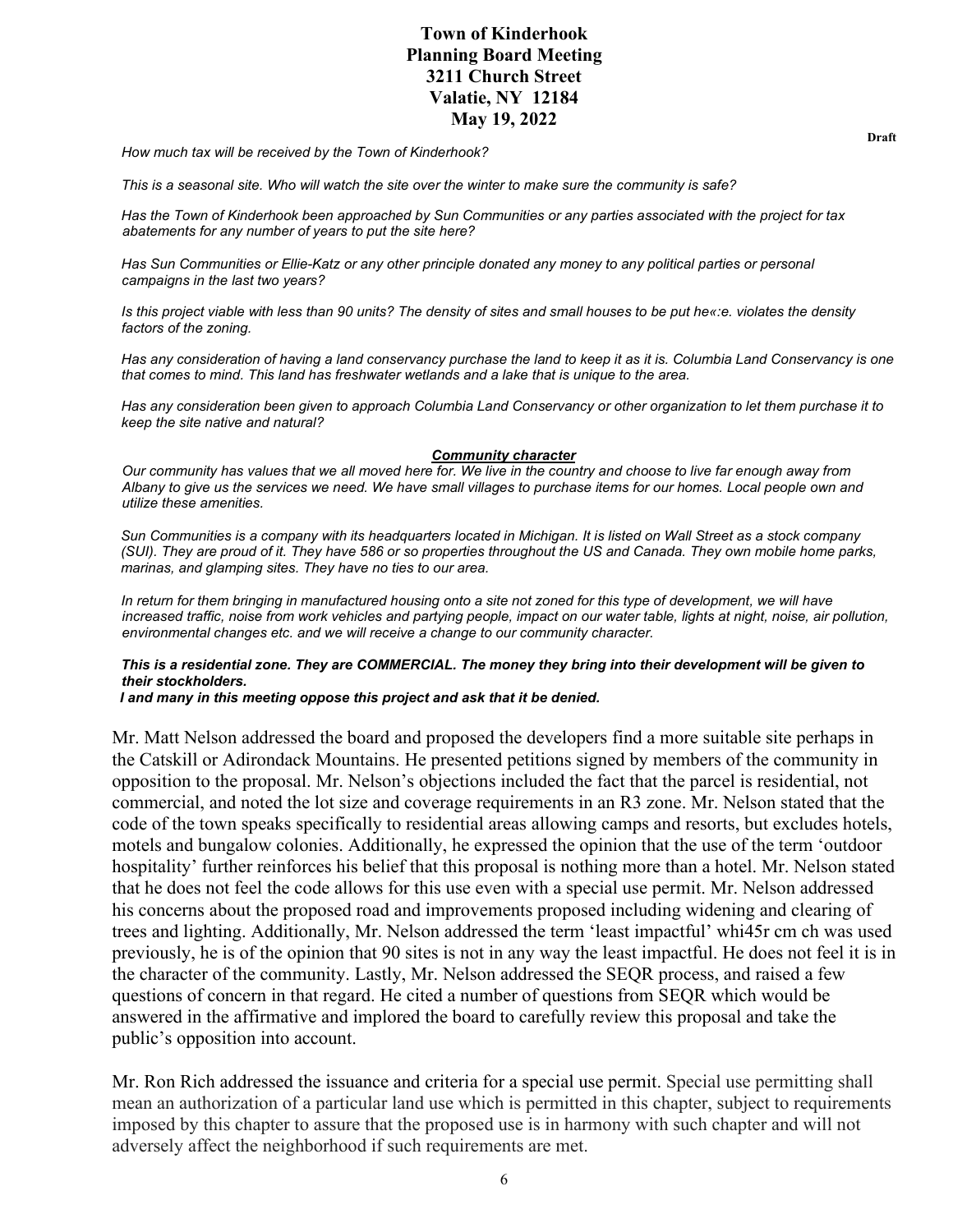**Draft**

Mr. Tom Hess inquired about the number of easements granted for access to the lake and what impact will this action have on those easements? Will those residents still be able to access the lake as before?

Mr. Curtis Hopper addressed the easement he has to access the lake.

Mr. Crabb stated that there are no proposed changes to the existing easements.

Mr. Henry Kazer, the current property owner, spoke about the history of the property noting its use as a summer camp since 1927. His family has owned the property from the 1950's and ran the camp up until the 1970's. He is in support of the proposal and believes it would be of benefit to the community with limited impact. He is of the opinion that visitors to the area would further enhance the local community, with access to the rail trail, other activities and spending money in the area.

Mrs. Joan Kazer also spoke about the history of the property and was also in support of the proposal. She expressed concern about the environment and do not want to see large scale residential development. She was of the opinion that this proposal is respectful of the natural beauty of the lake and surroundings and is consistent with prior use.

Mr. Robert Hess addressed concern with road safety, noting several accidents and poor visibility in that area.

Mrs. Linda Hacker-Aroz expressed concern about the use of the lake and sound carrying across the lake.

Mr. Thomas Scanlon expressed concern about the proximity of the property to the railroad tracks and safety in the event of an emergency.

Ms. Denise Hess stated that she likes the concept but is concerned with the large number of units and additional cars and traffic. She was of the opinion that the traffic study is not representative of the actual volume.

Mr. Berlin made a motion to close the public hearing. Mr. Hogencamp seconded the motion. All in favor. Motion carried.

## **D. Old Business**

1. Kevin O'Neill of Seaboard Solar, C&M Farms/Greenhouses LLC at 321 Running Creek Rd, Valatie; Tax ID # 22.-1-7.111 & 22.-1-9;

Mr. Pedro Rodriguez and Mr. Steve Wilson of Bohler Engineering, representing the applicant addressed the board and distributed revised plans including landscaping detail and cross-section views (on file). Mr. Rodriguez stated they are still working with TRC and they are reviewing the connectivity issues. Mr. Wilson reviewed the landscaping presentation and views of the site from various vantage points from Maple Lane, Running Creek Road and Route 21. He stated that they are proposing to plant 400 trees around the site. Height of proposed trees at time of planting was discussed. Mr. Berlin requested additional details and renderings from a longitudinal perspective, plantings at year one vs. growth coverage by year 5.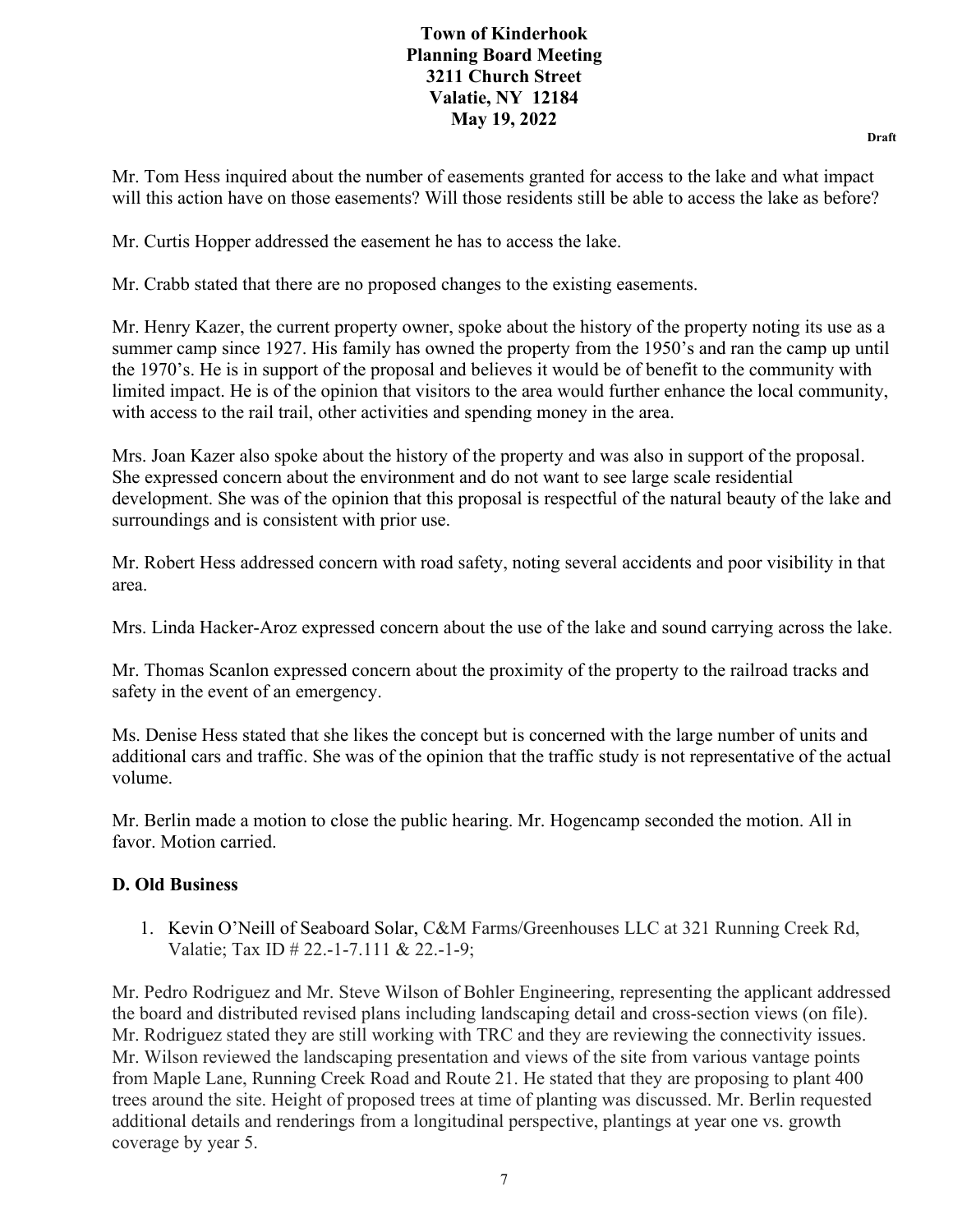**Draft**

Based on what was submitted and reviewed, the board requested a detailed landscaping plan. Mr. Rodriguez suggested a bond for landscaping expenses and maintenance.

Mr. Rodriguez stated they are still waiting for a DEC site visit and determination of wetlands.

A discussion about the height and replacement of poles ensued. Formal agreements and finalized plans are still being developed with National Grid.

2. Katchkie Farm - Site Plan Review and Special Use Permit;

Not one was in attendance to represent this application.

3. Hendlin, Beth, DDS PLLC - Site Plan Review for Change of Use of 3321 US Route 9, Valatie, Tax Parcel ID: 23.-1-6

Not one was in attendance to represent this application.

## **E. New Business**

1. None

## **F. ZBA Opinions**

1. None;

## **G. Liaisons**

- 1. Village Planning Boards No report provided;
- 2. Town Board No report provided.

## **H. Other**

1. Public Comment

Mrs. Karen Watt addressed the board with a few comments. She is concerned with the solar proposal changing the use from agricultural to industrial. She addressed a new proposal in the Town of Stuyvesant. She is also concerned about the proximity of the ponds to the arrays and the potential negative impacts.

Mr. Watt spoke about the history of the agricultural industry in the area. He expressed concern about the negative environmental impacts of solar farms and continuing to lose agricultural land to solar farms.

Mr. Darren Mazure inquired about any updates for the Katchkie Farm site plan. He has concerns about parking and traffic and location of amenities.